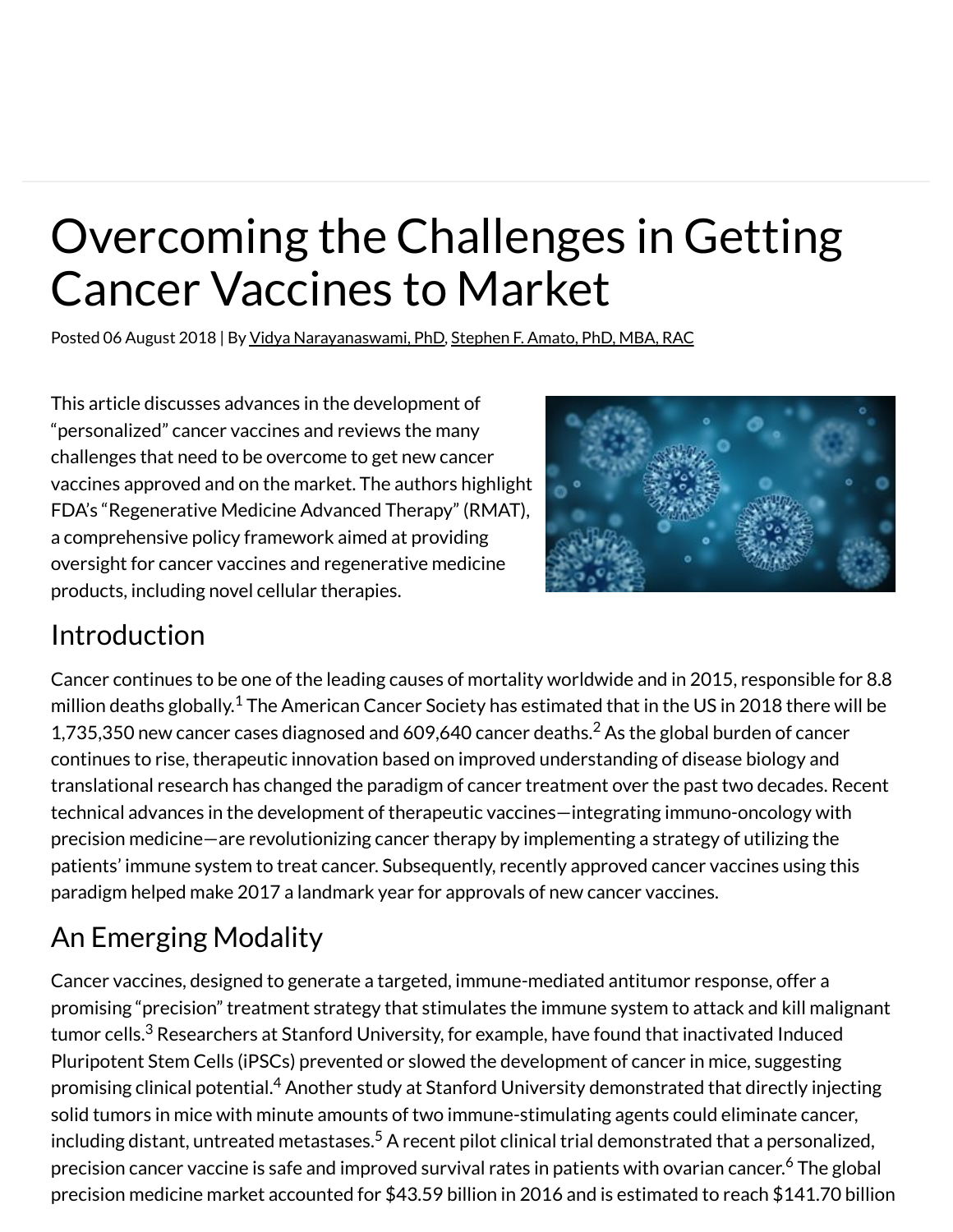by 2026.<sup>7</sup> However, there is a need to both identify gaps and address challenges in therapeutic cancer vaccine development and translation as well as bolster further innovation in developing precision medicine approaches. **Figure 1** reviews current challenges and recommendations for facilitating clinical translation of personalized therapeutic cancer vaccines.

Figure 1. Current Challenges and Recommendations for Facilitating Clinical Translation of Personalized Therapeutic Cancer Vaccines

| <b>CHALLENGES</b>                                            | <b>RECOMMENDATIONS</b>                                                                                                                                                                                                                                                                                                                                                                                                                                                                                                                                                                                                                                                                                                                                                                                                                                                        |
|--------------------------------------------------------------|-------------------------------------------------------------------------------------------------------------------------------------------------------------------------------------------------------------------------------------------------------------------------------------------------------------------------------------------------------------------------------------------------------------------------------------------------------------------------------------------------------------------------------------------------------------------------------------------------------------------------------------------------------------------------------------------------------------------------------------------------------------------------------------------------------------------------------------------------------------------------------|
| <b>Hurdles</b> in<br>trial design and<br>endpoint evaluation | • Select patients with low tumor burden<br>• Employ tumor mutation burden (TMB) measurements to identify patients most likely to respond to<br>specific cancer vaccines and to evaluate ongoing efficacy<br>• Employ NGS-based companion diagnostic approaches to allow detection of early-stage cancers and<br>longitudinal monitoring for resistance mechanisms<br>• Validate surrogate biomarkers that correlate with clinical outcomes                                                                                                                                                                                                                                                                                                                                                                                                                                    |
| <b>Operational and</b><br>commercialization<br>challenges    | • Standardization of protocols and personnel training to achieve operational consistency, robustness and<br>sensitivity in diagnostic assays across multiple sites<br>• Adopt a centralized approach to support a cost-efficient framework for NGS diagnostics<br>• Consolidate oncology practices by integrated health networks that streamline oncology work flows,<br>combine genomic information and, electronic medical records<br>• Early evaluation of logistics underlying manufacturing and distribution to enable implementation of an<br>economically feasible business model that meets regulatory standards                                                                                                                                                                                                                                                      |
| <b>Regulatory and</b><br>reimbursement<br>hurdles            | • Co-development of cancer vaccines and assays for targeted antigen and discussion with<br>CBER and CDRH before IND and/or IDE submission<br>Early dialogue with FDA to seek consensus on surrogate endpoint that will qualify for accelerated<br>approval and/or RMAT designation<br>Early dialogue with reimbursement authorities to determine coverage decisions<br>٠<br>• Consider diagnostic testing as an explicit and integral part of the value assessment of therapeutic<br>cancer vaccines<br>Promote awareness and education about the use of value assessment frameworks in personalized<br>٠<br>therapeutic vaccine approach<br>• Active collaboration between leaders in pharmaceuticals, diagnostics, health technology assessment<br>organizations, regulatory authorities and, policy makers to promote patient access to innovative<br>therapeutic vaccines |

## Clinical Translation of Therapeutic Cancer Vaccines: Challenges and **Successes**

Therapeutic cancer vaccines are a heterogeneous range of products "precision-targeted" toward a variety of tumors. However, some developers are advancing their products into clinical studies prior to establishing sufficient understanding about the underlying mechanism of action. A primary reason for this approach is the lack of sophisticated and predictive non-clinical models. The utility of non-clinical models varies depending on the cancer vaccine and the targeted tumor. Proof of concept and mechanism of action may be difficult or impossible to demonstrate in non-clinical models in some instances. An example may be found in autologous (patient self-donated) vaccines produced by isolating tumor cells from an individual, processing those cells into a vaccine formulation *in vitro*, then administering the vaccine to the individual from whom the tumor cells were originally isolated.

This landscape poses challenges for developers in terms of ensuring adequate evidence for safety and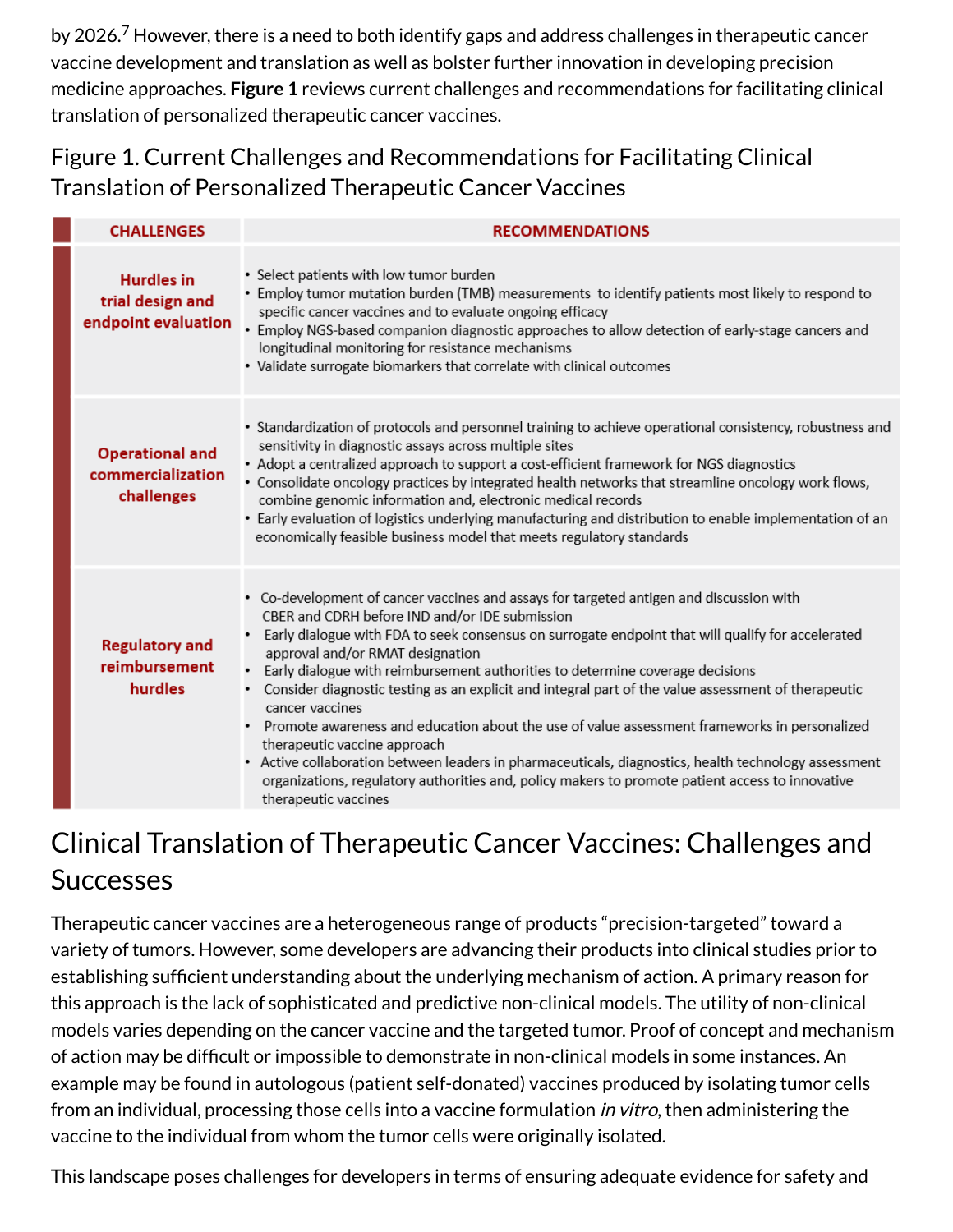efficacy from a non-clinical perspective.<sup>8</sup> As an alternative to animal models, *in vitro* testing of human tissues to examine the distribution of a candidate tumor associated antigen may be performed. However, there is difficulty in providing a standard, non-clinical program/regulatory guideline applicable to all therapeutic cancer vaccines.

Unlike prophylactic vaccines, such as hepatitis B virus and human papilloma virus vaccines which are aimed at preventing cancer occurrence in healthy individuals, the strategy behind therapeutic cancer vaccines is treating an existing cancer by strengthening the patient's immune response against tumor cells. $^9$  As far back as April 2010, FDA approved the first therapeutic cancer vaccine, Provenge® (Dendreon Corporation), for the treatment of asymptomatic or minimally symptomatic metastatic castrate-resistant prostate cancer. $^{10}$  While Provenge® was a commercial failure for various reasons, its discovery highlighted the potential for immunological control of cancer and demonstrated the technical viability of this approach.

"Kymriah" (Novartis), the first Chimeric Antigen Receptor (CAR) T-cell therapy, was approved in 2017 for treating those patients up to 25 years of age with B-cell precursor acute lymphoblastic leukemia. $^{\rm 11}$  Also in 2017, "Yescarta" (Kite Pharma) became the second FDA-approved CAR-T therapy for treating adult patients with certain types of large B-cell lymphoma.<sup>12</sup> More recently, Kymriah was also approved by FDA for treating adult patients with relapsed large B-cell lymphoma non-Hodgkin lymphoma. $^{\rm 13}$ 

## Hurdles in Trial Design and Endpoint Evaluation

One of the major challenges in evaluating the effectiveness and efficacy of therapeutic cancer vaccines is patient selection, made difficult by the degree of immune suppression already experienced by patients with late-stage disease and large tumors, but who may benefit from the new therapy.<sup>14</sup> In addition, clinical trials of new oncology therapies are traditionally initially tested in patients with advanced cancers who have failed multiple treatment regimens.

Another challenge in trial design and evaluation is that the kinetics of tumor growth rate for vaccine therapy differs from those of traditional chemotherapy and radiotherapy. $^{15}$  As a result, positive responses to vaccine therapy may only begin months after treatment, as compared to cytotoxic therapies where treatment response occurs immediately following administration. More relevant immunologic endpoints are needed as the intermediate endpoint of progression-free survival based on the commonly used Response Evaluation Criteria in Solid Tumors or World Health Organization criteria may have limited value in evaluating vaccine therapies.

## Regulatory, Commercialization and Reimbursement Challenges

Manufacturing therapeutic cancer vaccines is expensive and labor intensive and could benefit from adhering to a Good Manufacturing Practice (GMP) culture. Autologous cell-based vaccines are produced at a small-scale, in dedicated suites, with centralized manufacturing or localized manufacturing facilities close to the patient's point-of-care.<sup>16</sup> Treatment cost comprises of many components affecting overall manufacturing cost. These costs emerge from the logistics of obtaining, processing, manufacturing and returning autologous vaccine preparations for each individual patient while maintaining product sterility and stability. Getting the right product to the right patient is an important issue and control of the "cold chain" during procurement and distribution is critical. Because the logistics, chemistry, manufacturing and control for developing cancer vaccines is complex, it is imperative that manufacturers, regulators and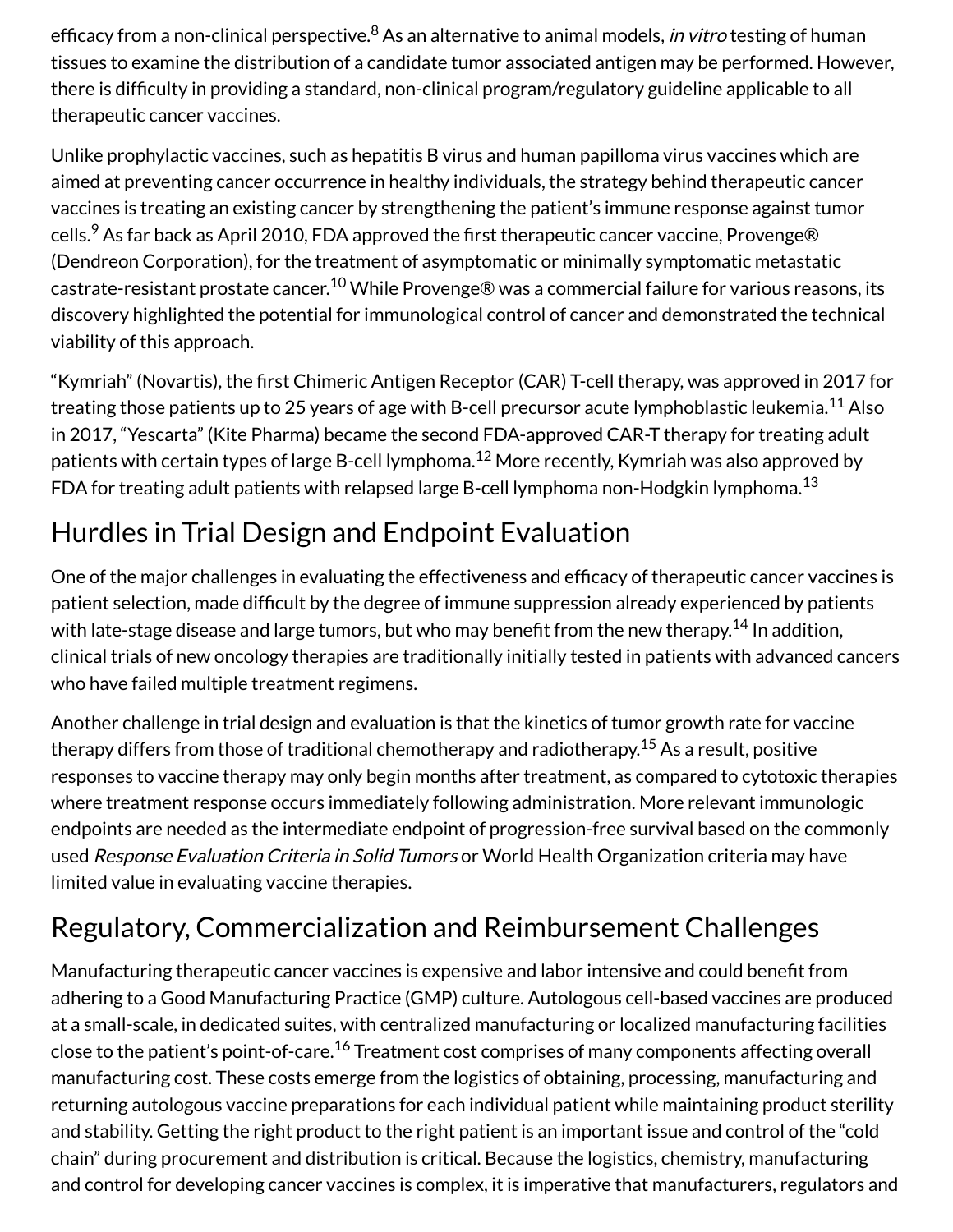healthcare providers address the clinical, regulatory and reimbursement hurdles to facilitate successful clinical translation.

These difficulties translate into the need for firm regulatory oversight. Therapeutic cancer vaccines exhibiting promising potential to transform oncology treatment are regulated by CBER's Office of Tissues and Advanced Therapies (OTAT), CDER and CDRH and may be involved in product review.

FDA's accelerated approval regulations in 21 CFR Part 314, Subpart H (for drugs) and 21 CFR Part 601. Subpart E (for biologics) apply to new drug and biological products that have been studied for their safety and effectiveness in treating serious or life-threatening illnesses. FDA accepts tumor shrinkage as an appropriate surrogate endpoint in the setting of a population of cancer patients with advanced disease and tumors. However, cancer vaccines may not induce tumor shrinkage. As a result, accelerated approval regulations may need to accommodate therapeutic cancer vaccines where licensure can be based on immunological markers, ones reasonably likely to predict clinical benefit. There is also an urgent need to identify and validate biomarkers predicting efficacy and adverse events associated with therapeutic cancer vaccines.

## Clinical Trial Design Optimization—Patient Selection and Validation of Immunological Biomarkers

Rigorous trial design at an early stage provides the ability to make clear go/no-go decisions and reduce failures at later stages of clinical development. $^{17}$  Review of past pivotal trial failures highlight the significance of appropriate patient profile identification. FDA guidance document for therapeutic cancer vaccine development provides recommendations for the design of clinical trials and recommends testing vaccines in patients with earlier-stage cancers or in patients with low tumor burden so as to allow sufficient survival time to administer multiple doses and elicit a detectable immune response. $^{18}\,$ 

Another important trial design consideration is immunologic selection and response monitoring of patients. Measurement of baseline immune status should be considered early in the clinical program.<sup>19</sup> If a correlation is found in early phase studies between baseline immune status and response to vaccination, this information can be used to guide the design of future clinical trials.

Identification and validation of appropriate immunological biomarker is critical in development of therapeutic cancer vaccines. Pre-treatment markers help to determine which patients would most benefit from the vaccine. It is also important to identify and validate surrogate biomarkers correlating with clinical outcomes.

Tumor Mutational Burden (TMB), a measurement of the mutations carried by tumor cells, has emerged as a quantitative genomic biomarker for predicting potential responses to immunotherapies across different cancers, including melanoma, lung and bladder cancers.<sup>20</sup> TMB is consistently reproducible and can be used to better inform decisions pertaining to identification of patients most likely to respond to specific cancer vaccines, as well as to evaluate the ongoing efficacy of vaccine administration.

# Next Generation Sequencing (NGS) Approaches

To realize the potential of precision medicine, healthcare providers need biomarkers predictive of a therapy's impact, as well as companion and comparative diagnostics to detect them. Gene expression signatures derived from NGS approaches provides information in terms of diagnosis, prognosis or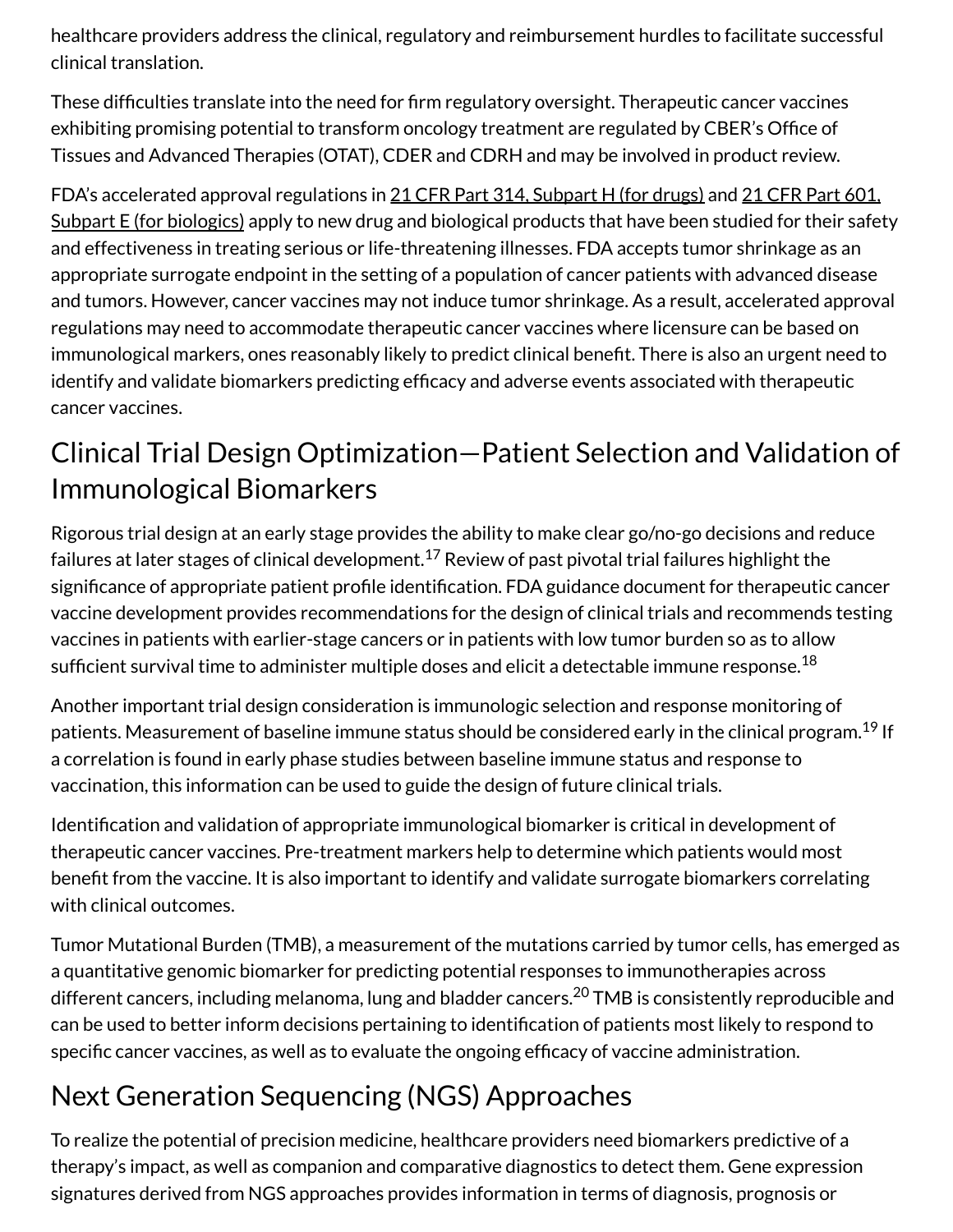prediction of the therapeutic response to cancer vaccines. $^{21,22}$  NGS-based companion and comparative diagnostic approaches for therapeutic cancer vaccine development will open entire new avenues, including detection of early‐stage cancers and longitudinal monitoring for resistance mechanisms, allowing patients to be matched with appropriate targeted therapies. Regulatory concerns to be addressed for efficient implementation of such approaches include: establishing and maintaining the clinical validity of NGS tests for approved biomarkers, identifying the level of evidence required for biomarkers that are rare in an indication and keeping pace with new discoveries and advancements in the rapidly growing field of oncology.

FDA has recently published guidance on the utilization of NGS-based approaches in the design, development and analytical validation of in vitro diagnostics, including those utilized as companion and comparative diagnostics. $^{23}$  Advances in NGS approaches will allow biologic information to be efficiently organized and interpreted for a maximum predictive value for individual patients.

Also, FDA recommends co-development of cancer vaccines and assays for targeted antigen encouraging discussion with relevant product review office, such as CBER and CDRH, early in the development process. A pre-Investigational New Drug (IND) meeting to discuss study design, Chemistry, Manufacturing and Controls (CMC) and nonclinical (toxicology) plans ideally before submission of an IND and/or IDE is strongly recommended to ensure that product development provides data to establish the safety and effectiveness of the therapeutic product and assay pair. $^{24}$ 

# FDA's RMAT and Other Guidances

In November 2017, FDA announced a comprehensive policy framework called Regenerative Medicine Advanced Therapy (RMAT) for the development and oversight of regenerative medicine products, including novel cellular therapies. $^{25}$  This regulatory framework is intended to foster further advances in regenerative medicine and allow innovators to bring new, effective therapies to patients as quickly and safely as possible. RMAT designation has caught the attention of sponsors of advanced therapies and could potentially impact the regulatory pathway for cancer vaccines. Under RMAT designation, the opportunity for early and more frequent interactions with FDA during critical development stages is very attractive as early interactions can address the unique CMC and clinical trial challenges associated with advanced therapy development. Although RMAT designation requires preliminary clinical evidence indicating the therapy has the potential to address unmet medical needs, RMAT does not require evidence indicating the drug may offer a substantial improvement over available therapies, as breakthrough designation requires. If an RMAT-designated product also receives an accelerated approval based on a surrogate endpoint, FDA could accept patient registries or other sources of real world evidence, such as electronic health records to satisfy post-approval requirements.

To be more informed about impending launches and the associated additional budget loads, reimbursement authorities appreciate early dialogues with sponsors. In response, companies are able to address their questions and create clarity regarding making the pipeline meet regulations and also attractive from a payer perspective. Along these lines, a recent FDA guidance was issued allowing drug makers to provide payers with certain information about unapproved drugs or unapproved uses of already cleared medicines that payers and drug makers may need to negotiate ahead of an approval decision and to appropriately craft a value-based payment scheme.<sup>26</sup> Extension of this guidance to advanced innovative medical products may be beneficial for determining coverage decisions and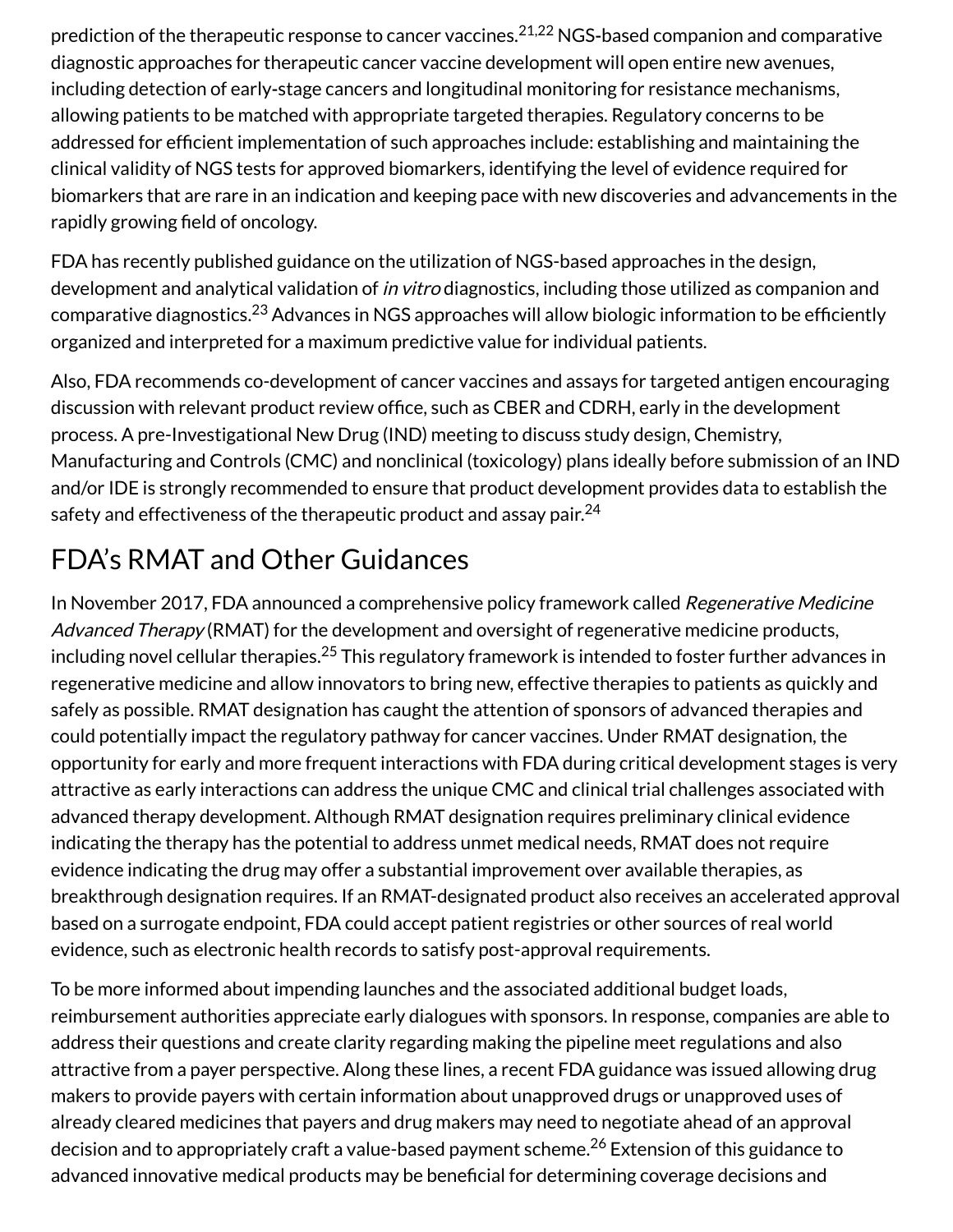accelerating patient access. Value assessment frameworks are intended to promote healthcare decision making. Existing healthcare technology assessments and value assessment frameworks lack established paradigms for assessing the value of advanced technologies and services within a full treatment regimen, such as diagnostic testing.<sup>27</sup>

Companion diagnostics play an important role in precision medicine. However, their value in terms of improving patient outcomes and effectiveness of the healthcare is not appropriately recognized by the reimbursement system.<sup>28</sup> Lack of reformed pricing and reimbursement policies and coverage for many diagnostic services, as well as uncertainty with respect to clinical evidence requirements, may disrupt the advancement of such precision medicine approaches. The use of diagnostic tests to help determine which therapeutic cancer vaccines will be most effective and safest to use in any given patient is a crucial element of the complete personalized treatment regimen. As a result, it is critical to consider diagnostic testing as an explicit and integral part of the value assessment of therapeutic cancer vaccines.<sup>29</sup> Finally, awareness and education about the use of value assessment frameworks in such precision medicine approaches will reduce the risk of inappropriate restriction of reimbursement and/or access to individualized care.

## Conclusion

Recent advances in therapeutic cancer vaccine development offer the potential to transform oncology. However, it is imperative that sponsors engage in early dialogue with FDA's Oncology Center for Excellence to leverage the combined skills of regulatory scientists and reviewers with oncology clinical expertise to support an integrated approach to the advancement of cancer treatment. With novel technologies enabling newer concepts of personalized immune interventions, additional clinical and regulatory challenges have arisen. This demands a reformed regulatory, pricing and reimbursement framework. Overall, successful clinical translation and market penetration of therapeutic cancer vaccines will require close collaboration between leaders in pharmaceuticals, diagnostics, health technology assessment organizations, regulatory authorities and policy makers that will assist in making the right investments and build the right capabilities to materialize innovative approaches for cancer treatment.

#### References

- 1. World Health Organization: http://www.who.int/en/news-room/fact-sheets/detail/cancer. Accessed 17 June 2018.
- 2. American Cancer Society. https://www.cancer.org/research/cancer-facts-statistics/all-cancerfacts-figures/cancer-facts-figures-2018.html. Accessed 17 June 2018.
- 3. Song Q, Zhang, CD and Wu XH "Therapeutic Cancer Vaccines: From Initial Findings to Prospects." Immunol Lett. 2018; 196: 11-21.
- 4. Kooreman NG, Kim Y, de Almeida PE, Termglinchan V, Diecke S, Shao NY, et al. "Autologous iPSC-Based Vaccines Elicit Anti-tumor Responses In Vivo." Cell Stem Cell. 2018; 22(4): 501-513.
- 5. Sagiv-Barfi I, Czerwinski D K, Levy S, Alam I S, Mayer AT, Gambhir SS, et al. "Eradication of Spontaneous Malignancy by Local Immunotherapy." Sci Transl Med. 2018; 10(426).
- 6. Tanyi JL, Bobisse S, Ophir E, Tuyaerts S, Roberti A, Genolet R, et al. "Personalized cancer vaccine effectively mobilizes antitumor T Cell Immunity in Ovarian Cancer." Sci Transl Med. 2018; 10 (436).
- Market Intelligence Report by BIS Research, "Global Precision Medicine Market: Analysis and 7. Forecast, 2017-2026. December 2017."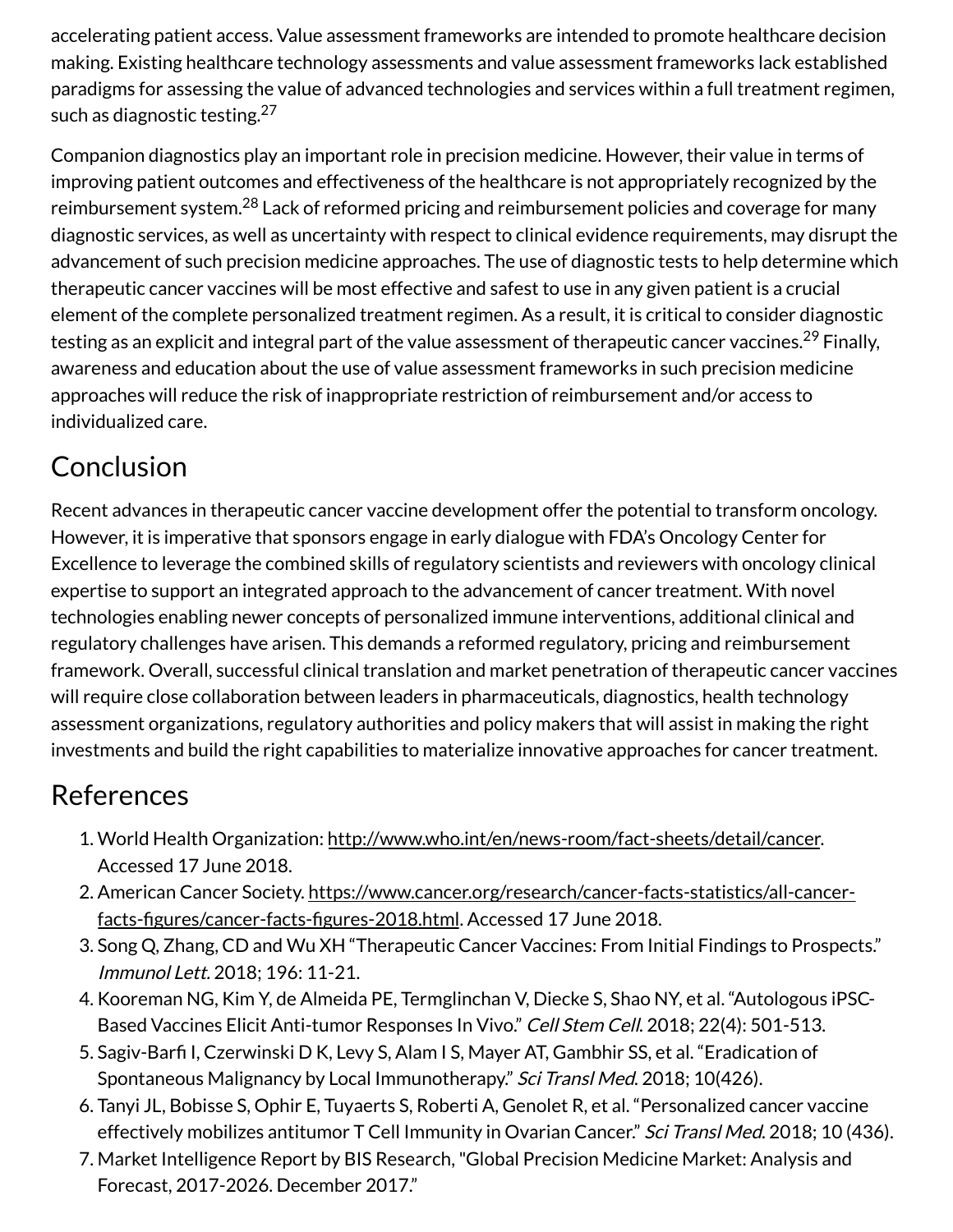- 8. Heelan BT. "Regulatory Considerations for Clinical Development of Cancer Vaccines." Hum Vaccin Immunother. 2014; 10(11): 3409-14.
- 9. Melief CJ, van Hall T, Arens R, Ossendorp Fand van der Burg SH. "Therapeutic Cancer Vaccines." J Clin Invest. 2015; 125(9): 3401-12.
- 10. National Cancer Institute. https://www.cancer.gov/about-cancer/treatment/drugs/fda-sipuleucel-T. Accessed 17 June 2018.
- 11. Novartis. https://www.novartis.com/news/media-releases/kymriahr-tisagenlecleucel-first-classcar-t-therapy-from-novartis-receives-second-fda-approval-treat-appropriate-rr-patients-largeb-cell-lymphoma. Accessed 17 June 2018.
- 12. US Food and Drug Administration. FDA Approves CAR-T Cell Therapy to Treat Adults With Certain Types of Large B-Cell Lymphoma. https://www.fda.gov/newsevents/newsroom /pressannouncements/ucm581216.htm. Accessed 17 June 2018.
- 13. Op cit 11.
- 14. Nguyen T, Urban J and Kalinski P. "Therapeutic Cancer Vaccines And Combination Immunotherapies Involving Vaccination." Immunotargets Ther. 2014; 3: 135-50.
- 15. Bowen WS, Svrivastava AK, Batra L, Barsoumian H and Shirwan H. "Current Challenges for Cancer Vaccine Adjuvant Development." Expert Rev Vaccines. 2018; 17(3): 207-15.
- 16. Lopes AG, Sinclair A and Frohlich B. "Cost Analysis of Cell Therapy Manufacture: Autologous Cell Therapies, Part 1. BioProcess international." BioProcess International. Mar 2018. http://www.bioprocessintl.com/manufacturing/cell-therapies/analysis-cost-of-cell-therapymanufacturing-autologous-cell-therapies-part-1/. Accessed 17 June 2018.
- 17. Op cit 14.
- 18. Clinical Considerations for Therapeutic Cancer Vaccines. FDA Guidance for Industry. FDA website. https://www.fda.gov/downloads/biologicsbloodvaccines /guidancecomplianceregulatoryinformation/guidances/vaccines/ucm278673.pdf. Accessed 17 June 2018.
- 19. Ibid
- 20. Suh, J. "Tumor Mutational Burden: A Valuable Addition to the Pathologist's Toolbox." Foundation Medicine. Sept 2016. https://www.foundationmedicine.com/blog/tumor-mutational-burdena-valuable-addition-to-the-pathologist-s-toolbox. Accessed 17 June 2018.
- 21. Cesano, A and Warren S. "Bringing the Next Generation of Immuno-Oncology Biomarkers to the Clinic." Bimedicines. 2018; 6(1).
- 22. Scheerens H, Malong A, Bassett K, Boyd Z, Gupta V, Harris, J, et al. "Current Status of Companion and Complementary Diagnostics." Clin Transl Sci. 2017; 196: 84-92.
- 23. Considerations for Design, Development, and Analytical Validation of Next Generation Sequencing (NGS) – Based In Vitro Diagnostics (IVDs) Intended to Aid in the Diagnosis of Suspected Germline Diseases. FDA Guidance. 13 April 2018. https://www.federalregister.gov/documents/2018/04 /13/2018-07687/considerations-for-design-development-and-analytical-validation-of-nextgeneration-sequencing-based. Accessed 17 June 2018.
- 24. Albrecht B, Menu P, Tsao J and Webster K. "The Next Wave of Innovation in Oncology." McKinsey Cancer Center. Sept 2016.
- 25. Op cit 18.
- 26. Expedited Programs for Regenerative Medicine Therapies for Serious Conditions. FDA Draft Guidance for Industry. https://www.fda.gov/downloads/biologicsbloodvaccines